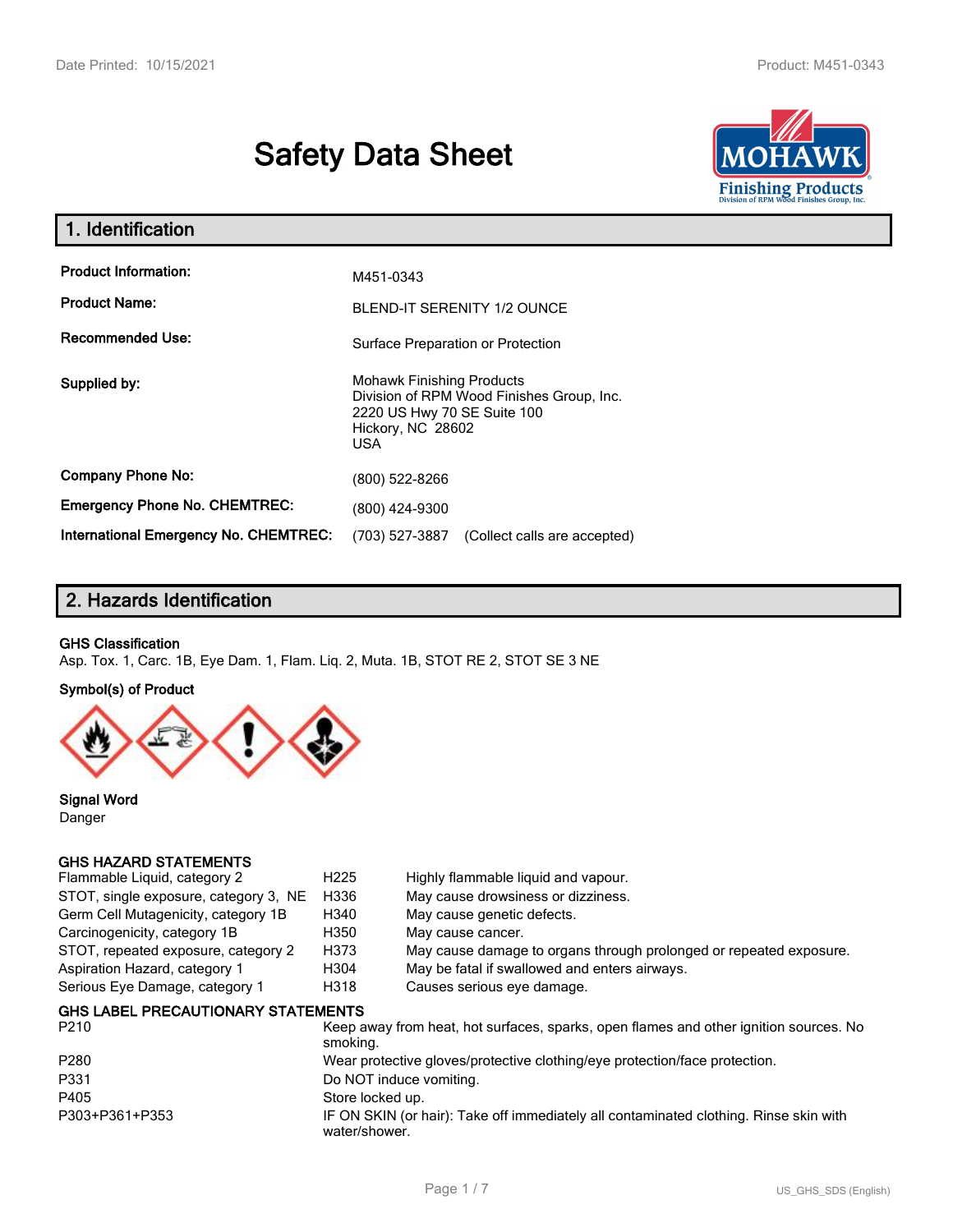| P305+P351+P338                          | IF IN EYES: Rinse cautiously with water for several minutes. Remove contact lenses, if<br>present and easy to do. Continue rinsing. |
|-----------------------------------------|-------------------------------------------------------------------------------------------------------------------------------------|
| P403+P233                               | Store in a well-ventilated place. Keep container tightly closed.                                                                    |
| P <sub>201</sub>                        | Obtain special instructions before use.                                                                                             |
| P <sub>260</sub>                        | Do not breathe dust/fume/gas/mist/vapours/spray.                                                                                    |
| P304+P340                               | IF INHALED: Remove person to fresh air and keep comfortable for breathing.                                                          |
| P308+P313                               | IF exposed or concerned: Get medical advice/attention.                                                                              |
| P403+P235                               | Store in a well-ventilated place. Keep cool.                                                                                        |
| P301+P310                               | IF SWALLOWED: Immediately call a POISON CENTER or doctor/physician.                                                                 |
| <b>GHS SDS PRECAUTIONARY STATEMENTS</b> |                                                                                                                                     |
| P <sub>240</sub>                        | Ground/bond container and receiving equipment.                                                                                      |
| P <sub>241</sub>                        | Use explosion-proof electrical/ventilating/lighting/equipment.                                                                      |
| P242                                    | Use only non-sparking tools.                                                                                                        |

P243 Take precautionary measures against static discharge.

# **3. Composition/Information on ingredients**

| <b>Chemical Name</b><br>titanium dioxide<br>n-butyl acetate<br>petroleum distillate<br>butanol | CAS-No.<br>13463-67-7<br>123-86-4<br>64742-49-0<br>71-36-3 | <u>Wt. %</u><br>25-40<br>$10 - 25$<br>$10 - 25$<br>$2.5 - 10$       | <b>GHS Symbols</b><br>GHS08<br>GHS02-GHS07<br>GHS08<br>GHS02-GHS05-<br>GHS07 | <b>GHS Statements</b><br>H351<br>H226-336<br>H304-340-350<br>H226-302-315-318-332-335-336 |
|------------------------------------------------------------------------------------------------|------------------------------------------------------------|---------------------------------------------------------------------|------------------------------------------------------------------------------|-------------------------------------------------------------------------------------------|
| pm acetate<br>ethanol<br>aliphatic petroleum distillates<br>eep<br>toluene                     | 108-65-6<br>64-17-5<br>64742-47-8<br>763-69-9<br>108-88-3  | $2.5 - 10$<br>$2.5 - 10$<br>$2.5 - 10$<br>$2.5 - 10$<br>$1.0 - 2.5$ | GHS02-GHS07<br>GHS02<br>GHS07-GHS08<br>GHS06<br>GHS02-GHS07-<br>GHS08        | H226-332<br>H <sub>225</sub><br>H304-332<br>H331<br>H225-304-315-332-336-373              |
| m-xylene<br>ethylbenzene<br>p-xylene<br>carbon black                                           | 108-38-3<br>100-41-4<br>106-42-3<br>1333-86-4              | $1.0 - 2.5$<br>$0.1 - 1.0$<br>$0.1 - 1.0$<br>$0.1 - 1.0$            | GHS02-GHS07<br>GHS02-GHS07-<br>GHS08<br>GHS02-GHS07<br>GHS02                 | H226-315-332<br>H225-304-332-373<br>H226-315-332<br>H <sub>251</sub>                      |

The exact percentage (concentration) of ingredients is being withheld as a trade secret. The text for GHS Hazard Statements shown above (if any) is given in the "Other information" Section.

# **4. First-aid Measures**



FIRST AID - EYE CONTACT: IF IN EYES: Rinse cautiously with water for several minutes. Remove contact lenses, if present and easy to do. Continue rinsing.

FIRST AID - SKIN CONTACT: IF ON SKIN (or hair): Take off immediately all contaminated clothing. Rinse skin with water/shower.

FIRST AID - INGESTION: Do NOT induce vomiting. IF SWALLOWED: Immediately call a POISON CENTER or doctor/physician.

FIRST AID - INHALATION: IF INHALED: Remove person to fresh air and keep comfortable for breathing.

# **5. Fire-fighting Measures**

**SPECIAL FIREFIGHTING PROCEDURES:** Evacuate all persons from the fire area to a safe location. Move non-burning material, as feasible, to a safe location as soon as possible. Fire fighters should be protected from potential explosion hazards while extinguishing the fire. Wear self-contained breathing apparatus (SCBA) and full fire-fighting protective clothing. Thoroughly decontaminate all protective equipment after use. Containers of this material may build up pressure if exposed to heat (fire). Use water spray to cool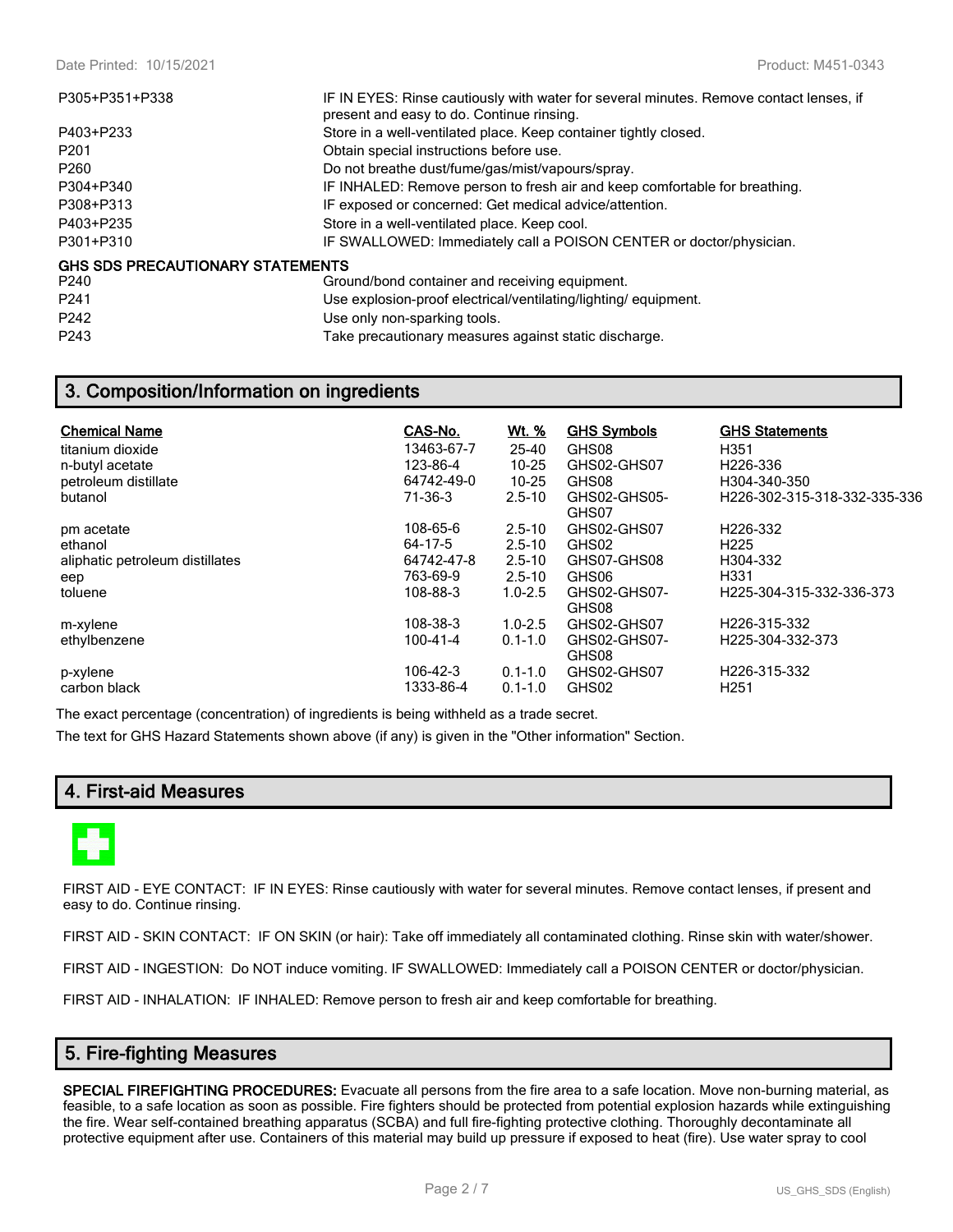fire-exposed containers. Use water spray to disperse vapors if a spill or leak has not ignited. DO NOT extinguish a fire resulting from the flow of flammable liquid until the flow of the liquid is effectively shut off. This precaution will help prevent the accumulation of an explosive vapor-air mixture after the initial fire is extinguished.

**FIREFIGHTING EQUIPMENT:** This is a NFPA/OSHA Class 1B or less flammable liquid. Follow NFPA30, Chapter 16 for fire protection and fire suppression. Use a dry chemical, carbon dioxide, or similar ABC fire extinguisher for incipeint fires. Water may be used to cool and prevent rupture of containers that are exposed to heat from fire.

# **6. Accidental Release Measures**

#### **ENVIRONMENTAL MEASURES:** No Information

**STEPS TO BE TAKEN IN CASE MATERIAL IS RELEASED OR SPILLED:** Follow personal protective equipment recommendations found in Section VIII. Personal protective equipment needs must be evaluated based on information provided on this sheet and the special circumstances created by the spill including; the material spilled, the quantity of the spill, the area in which the spill occurred, and the training and the expertise of employees in the area responding to the spill. Never exceed any occupational exposure limits. Shut off ignition sources; including electrical equipment and flames. Do not allow smoking in the area. Do not allow the spilled product to enter public drainage system or open waterways.

## **7. Handling and Storage**



**HANDLING:** Avoid inhalation and contact with eyes, skin, and clothing. Wash hands thoroughly after handling and before eating or drinking. In keeping with safe handling practices, avoid ignition sources (smoking, flames, pilot lights, electrical sparks); ground and bond containers when transferring the material to prevent static electricity sparks that could ignite vapor and use spark proof tools and explosion proof equipment. Empty containers may retain product residue or vapor. Do not pressurize, cut, weld, braze, solder, drill, grind, or expose container to heat, flame, sparks, static electricity, or other sources of ignition. Any of these actions can potentially cause an explosion that may lead to injury.

**STORAGE:** Keep containers closed when not in use. Store in cool well ventilated space away from incompatible materials.

# **8. Exposure Controls/Personal Protection**

| Ingredients with Occupational Exposure Limits                                            |                      |                       |                     |                         |
|------------------------------------------------------------------------------------------|----------------------|-----------------------|---------------------|-------------------------|
| <b>Chemical Name</b>                                                                     | <b>ACGIH TLV-TWA</b> | <b>ACGIH-TLV STEL</b> | <b>OSHA PEL-TWA</b> | <b>OSHA PEL-CEILING</b> |
| titanium dioxide                                                                         | 10 mg/m $3$          | N.D.                  | $15 \text{ mg/m}$   | N.D.                    |
| n-butyl acetate                                                                          | 50 ppm               | $150$ ppm             | $150$ ppm           | N.D.                    |
| petroleum distillate                                                                     | N.D.                 | N.D.                  | N.D.                | N.D.                    |
| butanol                                                                                  | 20 ppm               | N.D.                  | $100$ ppm           | N.D.                    |
| pm acetate                                                                               | N.D.                 | N.D.                  | N.D.                | N.D.                    |
| ethanol                                                                                  | N.D.                 | $1000$ ppm            | $1000$ ppm          | N.D.                    |
| aliphatic petroleum distillates                                                          | N.D.                 | N.D.                  | N.D.                | N.D.                    |
| eep                                                                                      | N.D.                 | N.D.                  | N.D.                | N.D.                    |
| toluene                                                                                  | 20 ppm               | N.D.                  | $200$ ppm           | $300$ ppm               |
| m-xylene                                                                                 | $100$ ppm            | $150$ ppm             | $100$ ppm           | N.D.                    |
| ethylbenzene                                                                             | 20 ppm               | N.D.                  | $100$ ppm           | N.D.                    |
| p-xylene                                                                                 | $100$ ppm            | 150 ppm               | $100$ ppm           | N.D.                    |
| carbon black                                                                             | $3 \text{ mg/m}$     | N.D.                  | $3.5 \text{ mg/m}$  | N.D.                    |
| F. J. LAU P. MEL M. L. JE J. L. MEA AFA A. L. L. LE J. L. AL J. LAUR A L. P. L. B. L. L. |                      |                       |                     |                         |

**Further Advice: MEL = Maximum Exposure Limit OES = Occupational Exposure Standard SUP = Supplier's Recommendation Sk = Skin Sensitizer N.E. = Not Established N.D. = Not Determined**

#### **Personal Protection**



**RESPIRATORY PROTECTION:** Use adequate engineering controls and ventilation to keep levels below recommended or statutory exposure limits. If exposure levels exceed limits use appropriate approved respiratory protection equipment.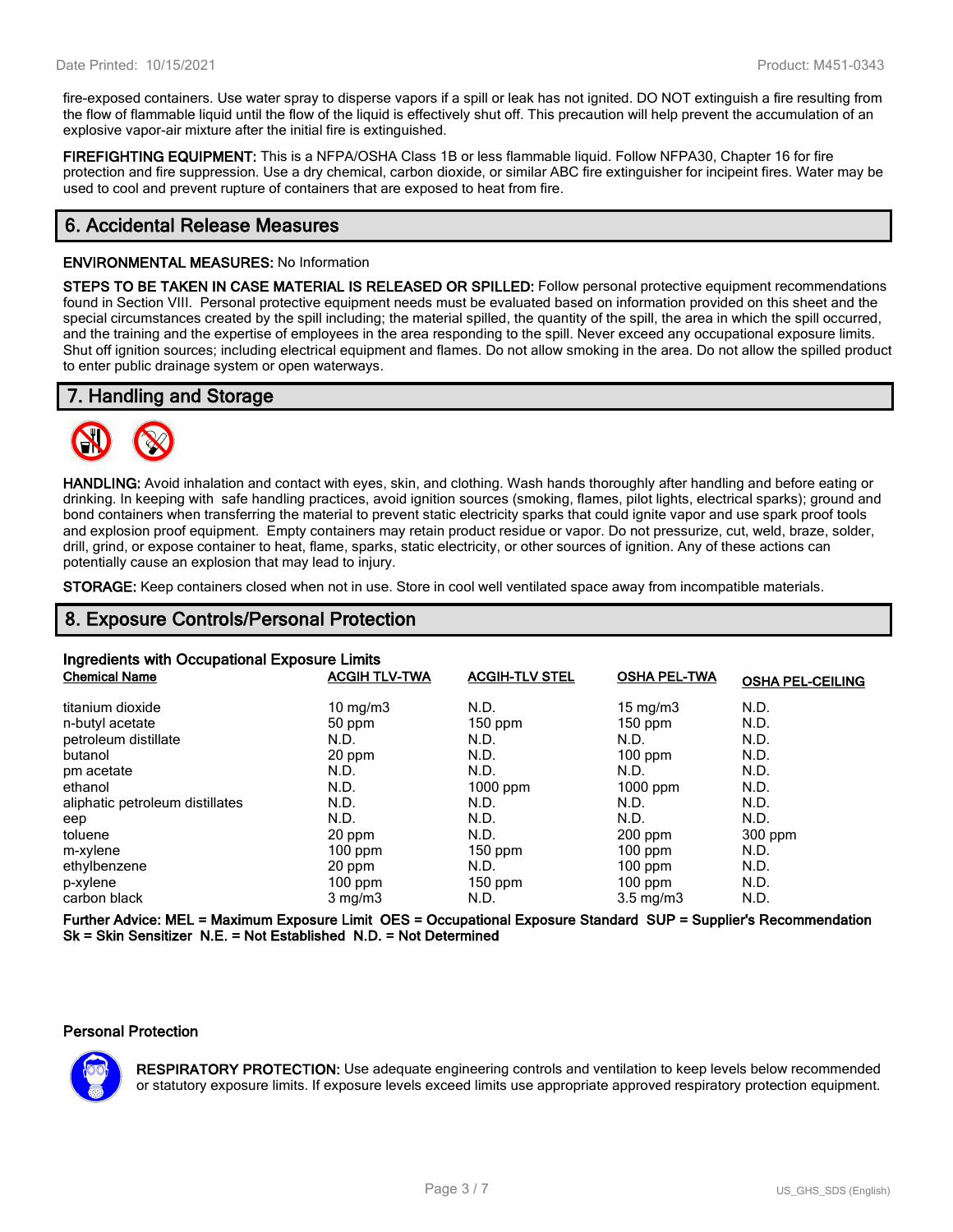

**SKIN PROTECTION:** Wear chemical resistant footwear and clothing such as gloves, an apron or a whole body suit as appropriate.



**EYE PROTECTION:** Wear chemical-resistant glasses and/or goggles and a face shield when eye and face contact is possible due to splashing or spraying of material.



**OTHER PROTECTIVE EQUIPMENT:** No Information



**HYGIENIC PRACTICES:** It is good practice to avoid contact with the product and/or its vapors, mists or dust by using appropriate protective measures. Wash thoroughly after handling and before eating or drinking.

# **9. Physical and Chemical Properties**

| Appearance:                    | Colored Liquid                   | <b>Physical State:</b>                      | <b>LIQUID</b>  |
|--------------------------------|----------------------------------|---------------------------------------------|----------------|
| Odor:                          | <b>Strong Solvent</b>            | <b>Odor Threshold:</b>                      | Not determined |
| Density, g/cm3:                | 1.133                            | pH:                                         | Not determined |
| Freeze Point, °F:              | Not determined                   | Viscosity:                                  | Not determined |
| <b>Solubility in Water:</b>    | Not determined                   | Partition Coefficient, n-octanol/<br>water: | Not determined |
| Decomposition temperature, °F: | Not determined                   | <b>Explosive Limits, %:</b>                 | Not determined |
| Boiling Range, °F:             | $>$ 100 °F                       | Flash Point, °F:                            | $55^{\circ}$ F |
| Combustibility:                | <b>Supports Combustion</b>       | Auto-Ignition Temperature, °F:              | Not determined |
| <b>Evaporation Rate:</b>       | <b>Faster than Diethyl Ether</b> | Vapor Pressure, mmHq:                       | Not determined |
| <b>Vapor Density:</b>          | Not determined                   |                                             |                |
| $N.I. = No Information$        |                                  |                                             |                |

# **10. Stability and reactivity**

**STABILITY:** Stable under normal conditions.

**CONDITIONS TO AVOID:** Heat, flames and sparks.

**INCOMPATIBILITY:** Acids, Bases, Oxidizing agents

**HAZARDOUS DECOMPOSITION PRODUCTS:** Not determined.

# **11. Toxicological information**

**Practical Experiences**

**EMERGENCY OVERVIEW:** No Information **EFFECT OF OVEREXPOSURE - EYE CONTACT:** No Information **EFFECT OF OVEREXPOSURE - INGESTION:** No Information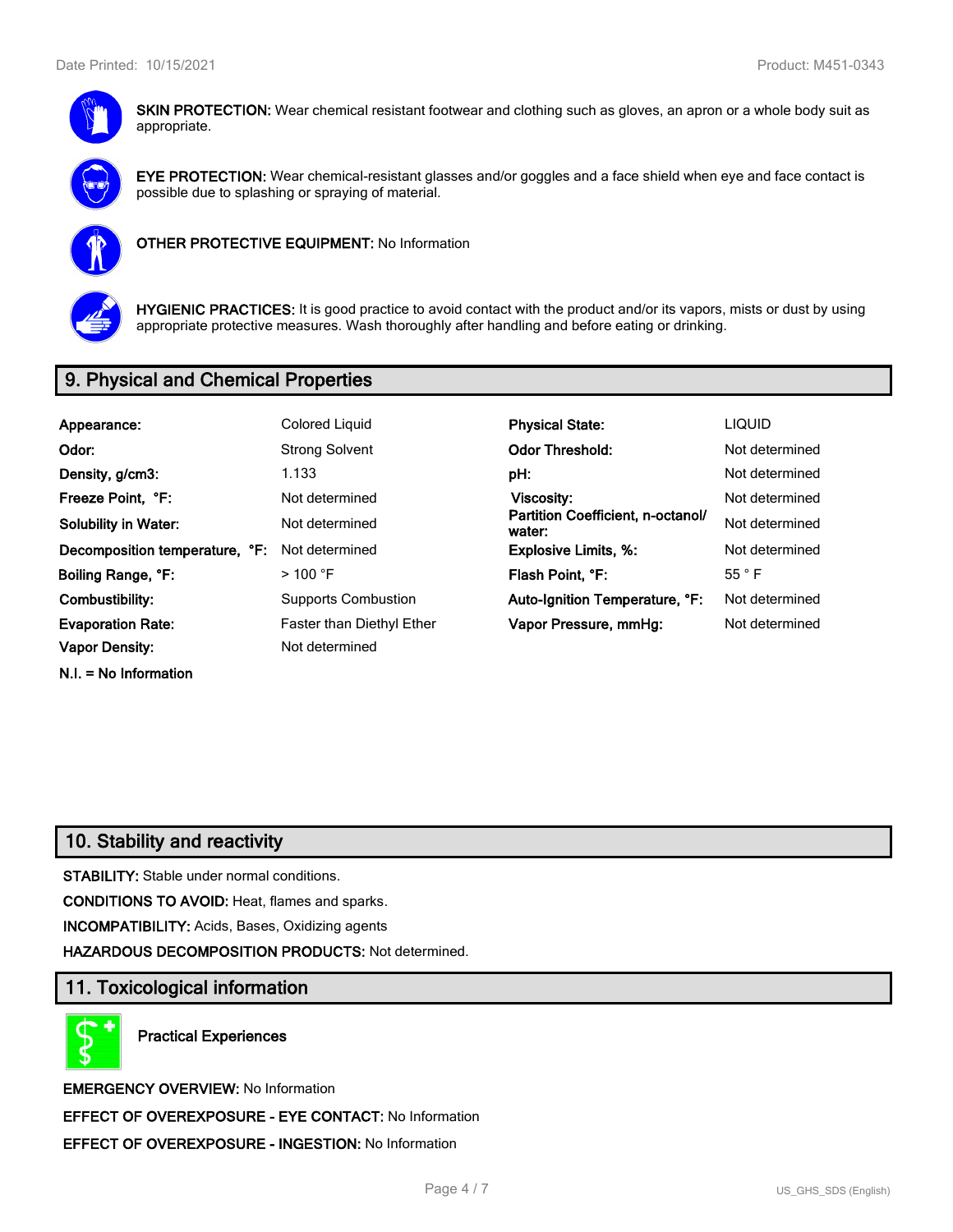#### **EFFECT OF OVEREXPOSURE - INHALATION:** No Information

#### **EFFECT OF OVEREXPOSURE - SKIN CONTACT:** No Information

#### **CARCINOGENICITY:** May cause cancer.

This product contains Titanium Dioxide, which is listed by IARC as possibly carcinogenic to humans (Group 2B). This listing is based on inadequate evidence of carcinogenicity in humans and sufficient evidence in experimental animals. This classification is relevant when exposed to titanium dioxide in dust or powder form only, including cured product that is subject to sanding, grinding, cutting, or other surface preparation activities.

#### **PRIMARY ROUTE(S) OF ENTRY:**

**Eye Contact, Skin Contact, Ingestion, Inhalation**

#### **Acute Toxicity Values**

#### **The acute effects of this product have not been tested. Data on individual components are tabulated below**

| CAS-No.    | <b>Chemical Name</b>            | Oral LD50        | Dermal LD50                       | Vapor LC50     |
|------------|---------------------------------|------------------|-----------------------------------|----------------|
| 13463-67-7 | titanium dioxide                | >10000 mg/kg Rat | $>10000$ mg/kg Rabbit $>20$ mg/l  |                |
| 123-86-4   | n-butyl acetate                 | 14130 mg/kg Rat  | >17600 mg/kg Rabbit 23.4 mg/l Rat |                |
| 64742-49-0 | petroleum distillate            | >5000 mg/kg Rat  | >3160 mg/kg Rabbit                | 54 mg/l Rat    |
| 71-36-3    | butanol                         | 700 mg/kg Rat    | 3402 mg/kg Rabbit                 | 8000 mg/l Rat  |
| 108-65-6   | pm acetate                      | 8532 mg/kg Rat   | >5000 mg/kg Rabbit                | $>20$ mg/L     |
| 64-17-5    | ethanol                         | 7060 mg/kg Rat   | 15,800 mg/kg                      | 124.7 mg/L Rat |
| 64742-47-8 | aliphatic petroleum distillates | >5000 mg/kg Rat  | >2000 mg/kg Rabbit                | >13 mg/L Rat   |
| 763-69-9   | eep                             | 3200 mg/kg Rat   | 4080 mg/kg Rabbit                 | $>20$ mg/l     |
| 108-88-3   | toluene                         | 2600 mg/kg Rat   | 12000 mg/kg Rabbit                | 12.5 mg/L Rat  |
| 108-38-3   | m-xylene                        | 5000 mg/kg Rat   | 6500 mg/kg Rabbit                 | >20 mg/l Rat   |
| 100-41-4   | ethylbenzene                    | 3500 mg/kg Rat   | 15400 mg/kg Rabbit                | 17.2 mg/L Rat  |
| 106-42-3   | p-xylene                        | 4029 mg/kg Rat   | >2000 mg/kg rabbit                | >20 mg/l Rat   |
| 1333-86-4  | carbon black                    | >5000 mg/kg Rat  | >3000 mg/kg Rabbit                | $>20$ mg/l     |

#### **N.I. = No Information**

### **12. Ecological information**

**ECOLOGICAL INFORMATION:** Ecological evaluation of this material has not been performed; however, do not allow the product to be released to the environment without governmental approval/permits.

### **13. Disposal Information**



**Product**

**DISPOSAL METHOD:** Waste from this material may be a listed and/or characteristic hazardous waste. Dispose of material, contaminated absorbent, container and unused contents in accordance with local, state, and federal regulations.

**STEPS TO BE TAKEN IN CASE MATERIAL IS RELEASED OR SPILLED:** Follow personal protective equipment recommendations found in Section VIII. Personal protective equipment needs must be evaluated based on information provided on this sheet and the special circumstances created by the spill including; the material spilled, the quantity of the spill, the area in which the spill occurred, and the training and the expertise of employees in the area responding to the spill. Never exceed any occupational exposure limits. Shut off ignition sources; including electrical equipment and flames. Do not allow smoking in the area. Do not allow the spilled product to enter public drainage system or open waterways.

# **14. Transport Information**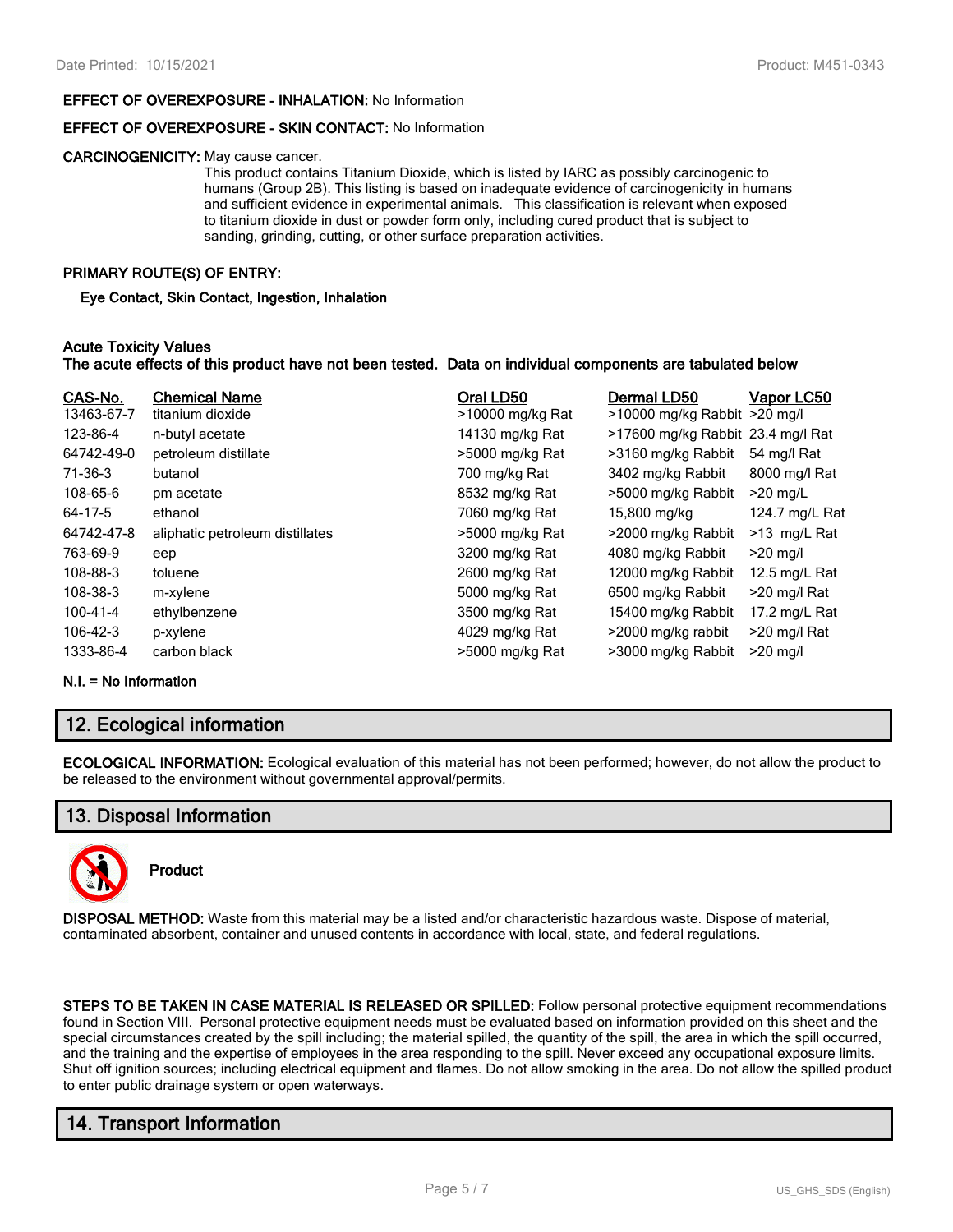#### **SPECIAL TRANSPORT PRECAUTIONS:** No Information

| DOT:  | UN1263, PAINT, 3, II        |
|-------|-----------------------------|
| IATA: | <b>UN1263. PAINT. 3. II</b> |
| IMDG: | UN1263, PAINT, 3, II        |

# **15. Regulatory Information**

## **U.S. Federal Regulations:**

### **CERCLA - SARA Hazard Category**

This product has been reviewed according to the EPA 'Hazard Categories' promulgated under Sections 311 and 312 of the Superfund Amendment and Reauthorization Act of 1986 (SARA Title III) and is considered, under applicable definitions, to meet the following categories:

Fire Hazard, Acute Health Hazard, Chronic Health Hazard

### **SARA SECTION 313**

This product contains the following substances subject to the reporting requirements of Section 313 of Title III of the Superfund Amendment and Reauthorization Act of 1986 and 40 CFR part 372:

| <b>Chemical Name</b> | <b>CAS-No.</b> | <u>Wt. %</u> |
|----------------------|----------------|--------------|
| butanol              | 71-36-3        | 6.29         |
| toluene              | 108-88-3       | 1.63         |
| m-xylene             | 108-38-3       | 1.33         |

#### **TOXIC SUBSTANCES CONTROL ACT**

This product contains the following chemical substances subject to the reporting requirements of TSCA 12(B) if exported from the United States:

#### **Chemical Name CAS-No.**

| octamethylcyclotetrasiloxane | 556-67-2 |  |
|------------------------------|----------|--|
|                              |          |  |

# **U.S. State Regulations:**

#### **CALIFORNIA PROPOSITION 65**

WARNING: Cancer and Reproductive Harm - www.P65Warnings.ca.gov.

Titanium Dioxide, Cancer, 26.706% Toluene, Reproductive Harm, 1.6317%